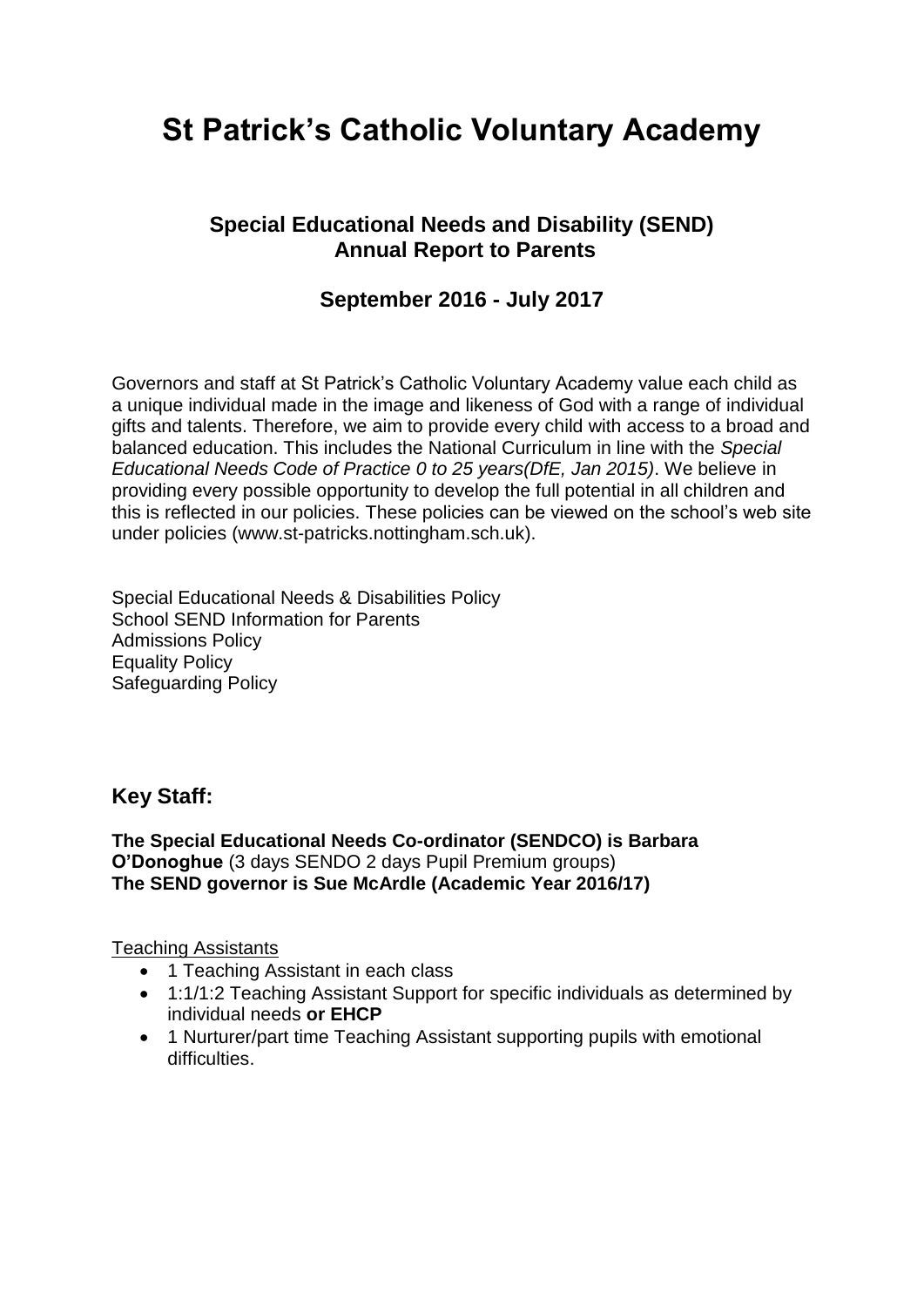## **Number of Pupils with SEND:**

| <b>Date</b><br>End of<br>Academic<br>Year | <b>PUPILS</b><br><b>ON</b><br><b>ROLL</b> | <b>SEND Support</b> | Statement/EHCP | <b>Total</b> |
|-------------------------------------------|-------------------------------------------|---------------------|----------------|--------------|
| 2015/16                                   | 218                                       | 30(13.7%)           | 1(0.45%)       | 31 (14.2%)   |
| 2016/17                                   | 234                                       | 35 (14.95%)         | $(0.3\%)$      | 36 (15.38%)  |

At the end of the academic year 2016/17 the pupil with an **EHCP** transferred to a Special School.

One pupil was diagnosed with epilepsy and the impact on her education was so significant that a Home Tutor was arranged for two mornings and by the end of the year she was able to attend for some sessions in school with the tutor. This role has now been allocated to a Teaching Assistant and an application for HLN funding will be submitted to the January Panel (see below)

Within the **SEN Support list** pupils have **Provision Maps** which set out the level of support and the interventions required. Currently (Sept 2017) we have no pupils receiving **HLN funding.** However, we are submitting 4 requests to the HLN January panel for the academic year 2017/18; during the academic year 2016/17 we had 1 pupil (0.3%) receiving **HLN funding**.

## **Progress of Pupils with SEND**

Pupils who are currently receiving SEND support have made progress towards their individual targets. We know this because meetings are held with parents, the SENDCO and other professionals including staff from the Nottingham City Local Authority Learning Support, Behaviour Support, Educational Psychology Teams, Health, and Speech and Language Therapists to review previous targets and set new ones.

This year there has been some movement within the SEN Support List with 5 new pupils being placed on the list. 1 transferred from another school and was admitted on 30/1/17. 1 other pupil who arrived from Italy last year was put on the SEN Support List as it became apparent that difficulties were not just due to EAL. A referral to a Paediatrician and the involvement of a Speech and Language Therapist was beginning to identify where the difficulties lay and the pupil then moved back to Italy towards the end of the Year.

An application for an EHCP assessment for 1 pupil with significant needs was submitted and a PCR was held. The decision not to assess was received in December 2016. Meetings were held with parents and a representative from the SEN Team from Nottingham City Local Authority. An Action Plan was drawn up and will be reviewed in the Autumn Term 2017.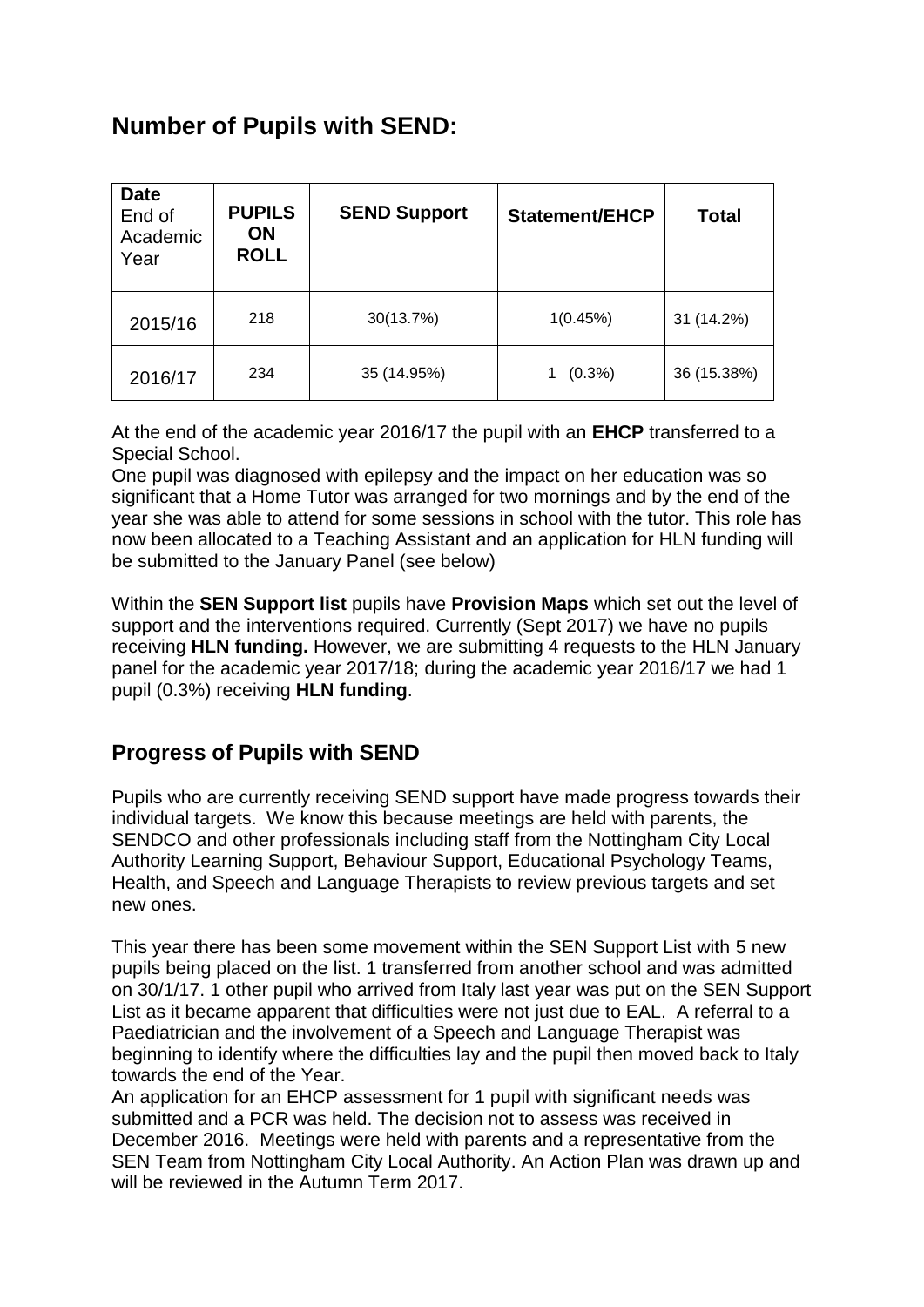Another pupil had their Statement converted to an EHCP.

Staff use the EAZMAG assessment tool to provide summative data on a half termly basis. This is used for all pupils as there is provision to assess SEND pupils on P Levels or on the curriculum for a lower year group if required.

#### **Effectiveness of Provision**

Provision for SEND pupils is monitored by the SENDCO. There are regular meetings and reviews with parents, staff and external agencies to monitor the academic and pastoral progress of key SEND pupils. Where needs are identified an intervention is arranged and teaching staff complete intervention grids for their classes. These are shared, discussed and reviewed at Staff Meetings throughout the Year.

We are continuing to develop our school provision maps and intervention grids as well as how we evaluate the school's provision to make sure it meets the needs of individual pupils, the school improvement targets and is value for money.

School has a bank of resources and interventions in use to support pupil progress as required and delivered in small groups or 1:1. These include:

- NUMICON
- CRIS (City Reading Intervention) Programme
- Social Stories
- Gross Motor Skills Programme
- Social Skills Programme
- Nurturing Support
- Speaking and Listening through Narrative

Etc. This is not an exhaustive list

## **Training**

Our teachers and teaching assistants have received training to enable them to meet the needs of individual children. In addition to this St Patrick's has 'traded service' agreements with the Local Authority's Autism, Learning, Behaviour and Educational Psychologist teams who are brought in to support, train and advise staff in a range of specialist SEND areas.

This year training has included:

- First Aid
- Autism Awareness Training Teacher and Teaching Assistant
- Designated Safeguarding Lead Training
- Friends for Life training for Nurturer
- Social Skills training
- Training for administering epipens
- Training for administering rescue medication for epilepsy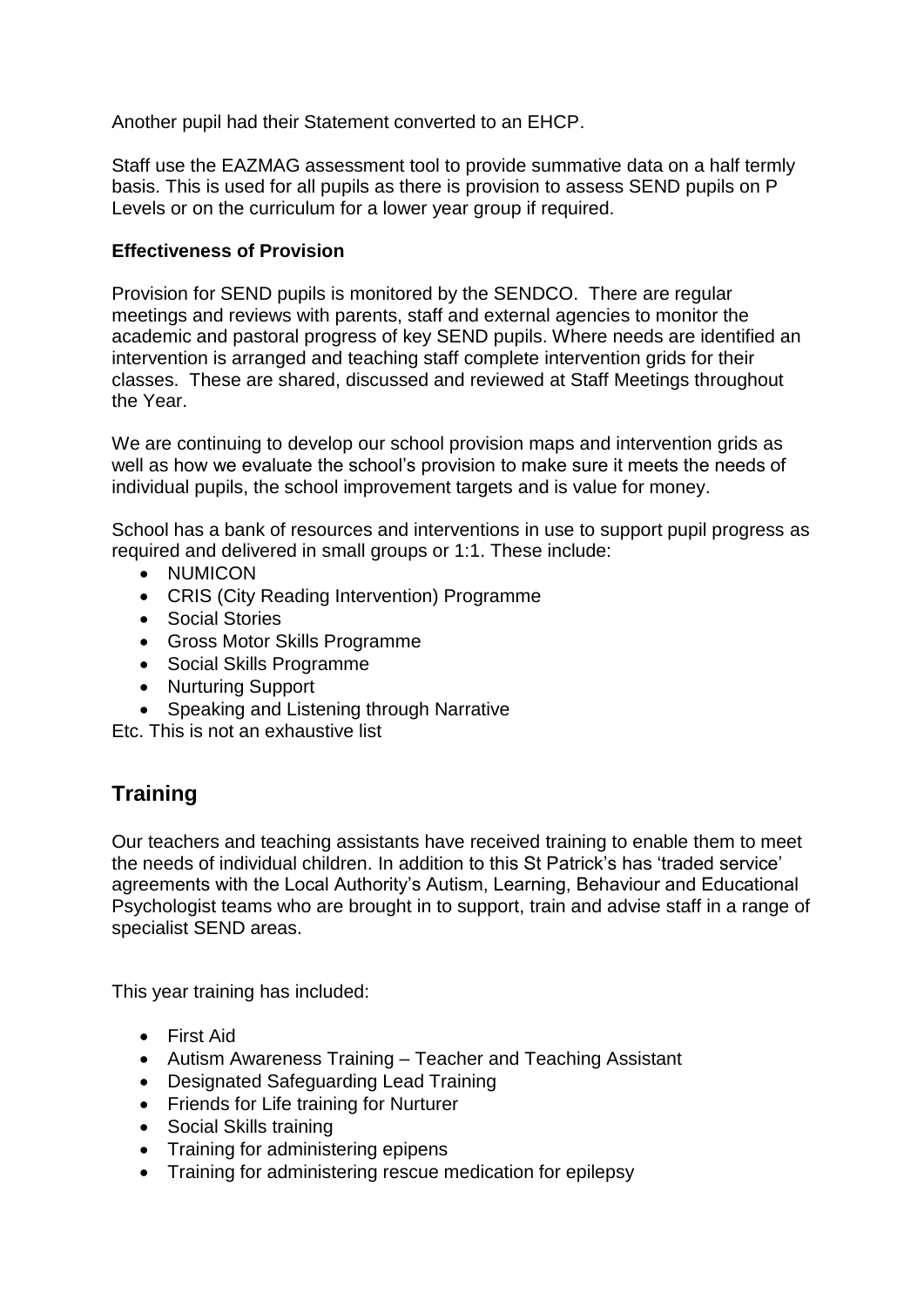As part of the school's SEND provision some pupils and their families have been supported through the Common Assessment Framework (CAF) process. This enables needs to be identified, outcomes set and an action plan formulated with the support of outside agencies involved with the family. This is reviewed regularly at multi agency meetings with the family. Currently there are 2 open CAF's.

#### **SEND Funding**

St Patrick's ensures funding is made available from the school's budget to meet the individual needs of pupils as required. This has included: teaching assistant support in class, 1 to 1, or in groups, small group teaching, speech and language interventions, social and communication skills and support, play time and lunch time adult support, purchasing of specialist resources, staff training, 'traded services' from the local authority, etc

In addition to the general SEND budget application is made to the Local Authority for High Level Need Funding for pupils that require high levels of specialist and/or 1 to 1 support. 1 request was made to the January 2017 Panel and this was successful. We currently don't have any pupils receiving HLN funding in school (September 2017)

## **Disability and Access**

The school's admission policy and disability access plans reflect our commitment to St Patrick's being an 'inclusive' school. The Accessibility Plan has been prepared and will be reviewed in detail during the Academic Year 2017/18.

## **Communicating with Parents**

All parents of pupils with significant SEND needs have review meetings with the SENDCO and other professional support agencies usually in the Autumn and Spring Terms. Parents are given advance notice of these meetings. A copy of the minutes is sent to all who were invited to attend. We aim to work collaboratively with parents to enable them to receive the best support for their children.

In addition, parents of all pupils are given the opportunity to discuss progress with their child's class teacher at Parents' evenings and they receive a formal report once a year. Parents can also discuss any concerns, by appointment, with the class teacher and/or SENDCO particularly if they have concerns or there is a need to review provision or targets more frequently. In addition to this parents are invited to termly parents evenings to discuss their child's progress.